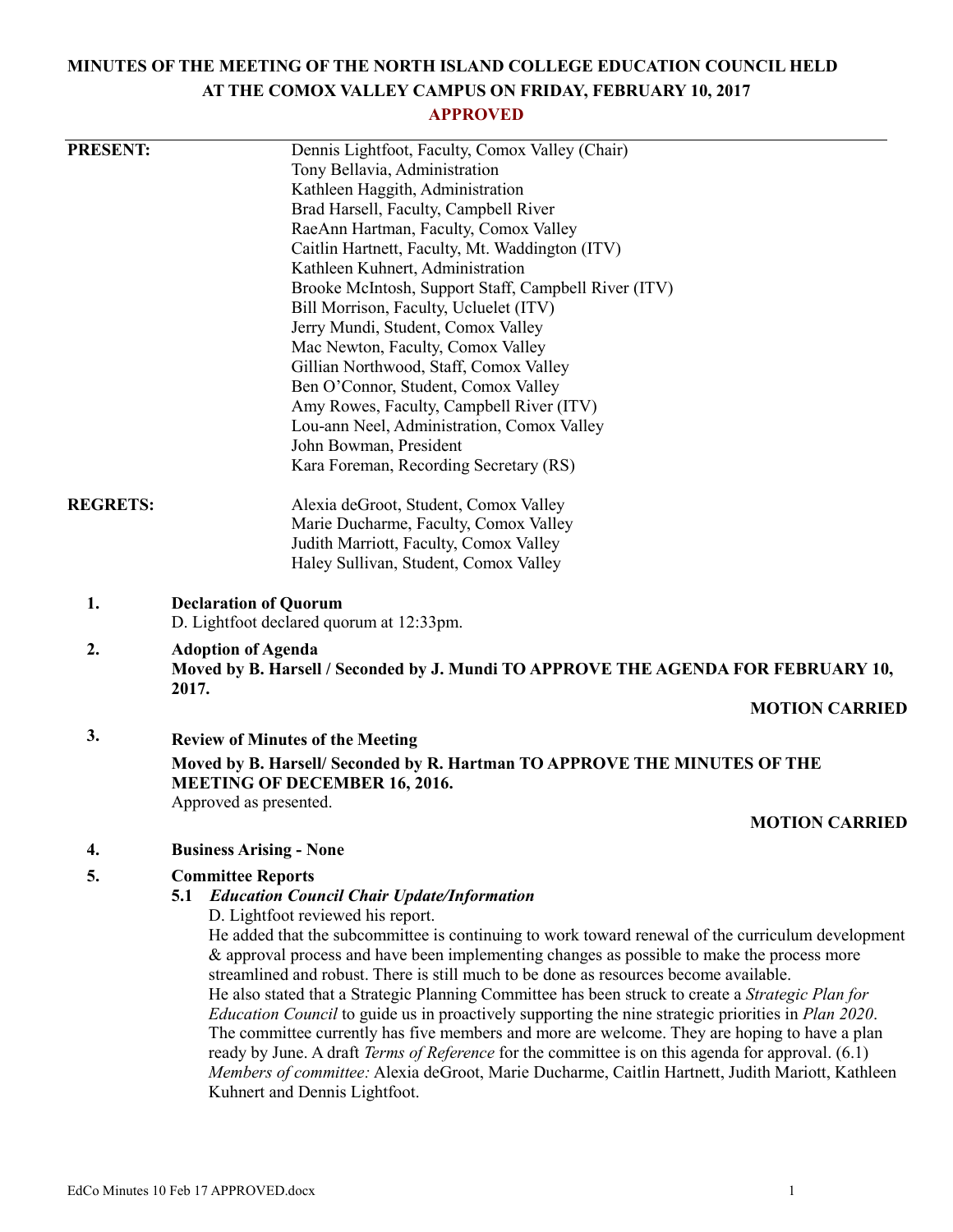## **5.2** *Planning and Standards Committee*

Minutes from January 27, 2017

K. Kuhnert stated that the committee reviewed the Sexual Violence and Misconduct policy on January  $27<sup>th</sup>$  and the Research policy this morning. (Feb  $10<sup>th</sup>$ ) Neither of these are Education Council policies, however, the committee is being asked to review other policies by other areas and they are happy to do it.

The three policies which she hopes to bring to EdCo in the spring, are on track. Senior Education Team has approved the course outline and evaluation revisions as well as the instructional space allocation policy. They will now go to Senior Leadership Team, then back to Planning  $&$  Standards and then posted to the community. She hopes to bring them to EdCo by June.

## **5.3** *Fast Track Committee*

Minutes from January 2017

*K. Haggith stated that the Fast Track Committee received a request from Adventure Guiding to review their new courses, and certificate and diploma program revisions which were not approved at the December EdCo meeting.*

*She stated that she would be bundling the new courses (5.3.2-5.3.7) for approval 1st on the agenda, followed by 5.3.1 and 5.3.8.*

## **5.3.1 Program Revision – Adventure Guiding Certificate**

## **Moved by K. Haggith / Seconded by G. Northwood TO APPROVE THE PROGRAM REVISION**

## **EFFECTIVE/START DATE: FA 2017**

*Rationale:*

*K. Haggith stated in light of the approved courses, revisions will be made to the options available in this certificate and to the skills credits. Discussion:* None.

## **MOTION CARRIED.**

#### **5.3.2- Items 5.3.2-5.3.7 were taken together**

**5.3.7 Moved by K. Haggith / Seconded by K. Kuhnert TO APPROVE THE NEW COURSES: TGA 102, 104, 108, 109, 112, 114. EFFECTIVE/START DATE: FA 2017**

## *Rationale:*

*K. Haggith stated that these courses had not completed all of the necessary consultations prior to coming to Curriculum and EdCo. They now have been. Rationale from form: (same for all new courses) Recruitment & increasing employment opportunities. Discussion:*

Q: Was it clarified with the department that student evaluations would be conducted by NIC instructors? A: Yes, that was made explicitly clear at Curriculum Committee.

- **5.3.2 Course Revision – TGA 102 Wildlife Viewing**
- **5.3.3 Course Revision – TGA 104 River Rafting 1**
- **5.3.4 Course Revision – TGA 108 Mountain Skills 1**
- **5.3.5 Course Revision – TGA 109 Winter Mountain Travel 1**
- **5.3.6 Course Revision – TGA 112 Rock Skills 1**
- **5.3.7 Course Revision – TGA 114 River Rafting 2 EFFECTIVE/START DATE: FA 2017**

#### **MOTION CARRIED.**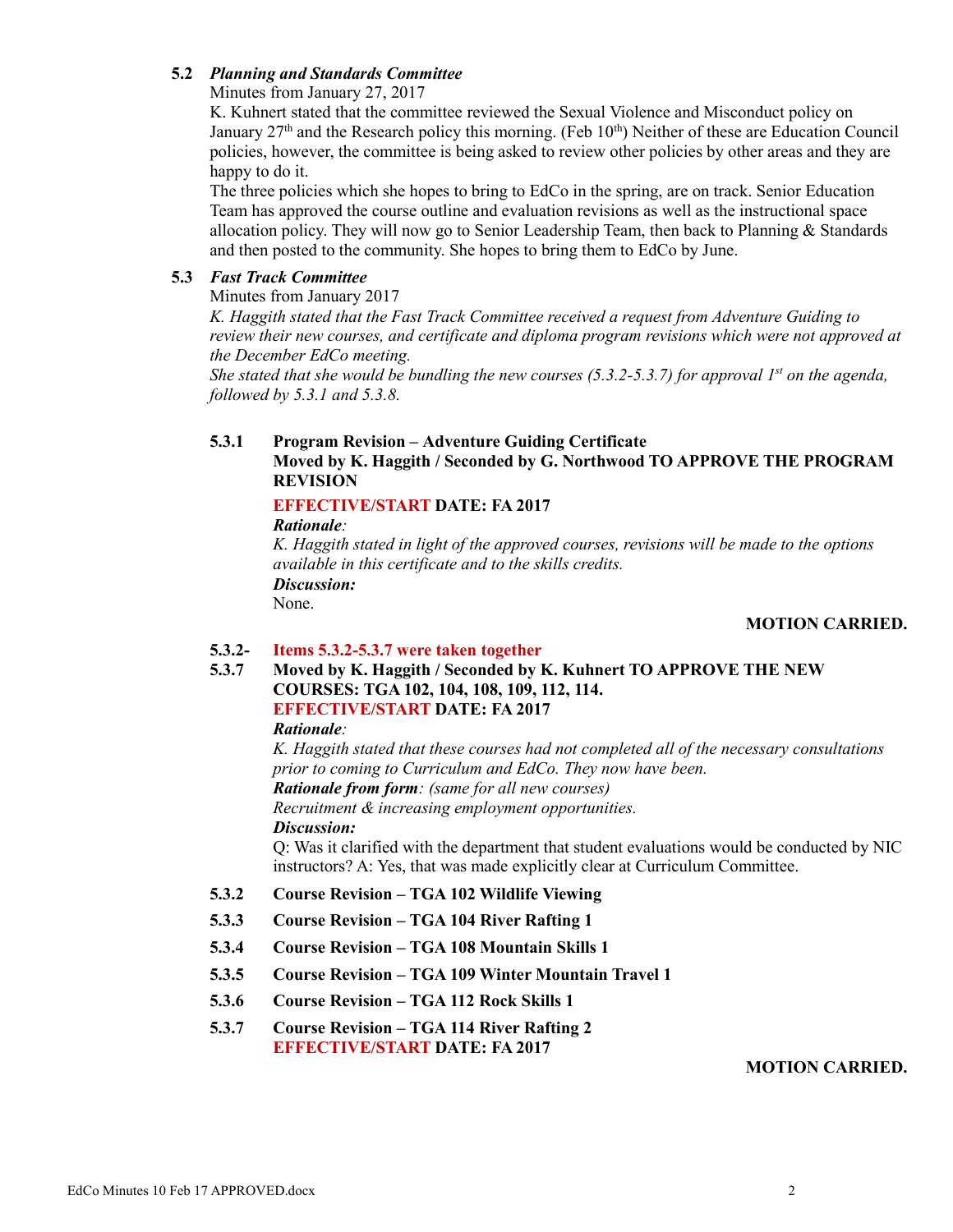## **5.3.8 Program Revision – Tourism & Hospitality Diploma – Adventure Guiding Option Moved by K. Haggith / Seconded by K. Kuhnert TO APPROVE THE PROGRAM REVISION.**

## **EFFECTIVE/START DATE: FA 2017**

#### *Rationale:*

*K. Haggith stated that changes to this diploma are a continuation of the previously approved courses and certificate.*

#### *Discussion:*

It was noted that the document that was submitted here is not the most recent version of the program. Revisions approved to the diploma from the previous month were not reflected in this document. G. Northwood acknowledged that Student Records Office (SRO) staff are aware of this.

## **MOTION CARRIED.**

#### **5.4** *Curriculum Committee*

#### **Minutes of Curriculum Meetings – January 20, 2017**

#### **Documents for Review**

**5.4.1 Program Revision – Business Administration Diploma Moved by T. Bellavia / Seconded by B. Harsell TO APPROVE THE PROGRAM REVISION.**

#### **EFFECTIVE/START DATE: FA 2017**

#### *Rationale from form:*

*New changes adopted by the National Association of Co-operative Education (CAFCE) now allows for 2-year diploma students at colleges to complete only one work term which will allow them to obtain a co-operative education designation on their diploma. Previously they had to complete 2 work terms for this designation. Discussion:*

None.

## **MOTION CARRIED.**

**5.4.2 Course Revision – THM 197 Co-operative Education Internship Work Term Moved by T. Bellavia / Seconded by K. Kuhnert TO APPROVE THE COURSE REVISION.**

#### **EFFECTIVE/START DATE: FA 2016**

#### *Rationale from form:*

*Current 525 hours is actually incorrect and it should be 420 hours. Instructor Qualifications need to reflect current hiring norms.*

Change to the hours will be back-dated to Sep 2016 to align with the implementation of this change. It was noted that SRO found an error in their records for this course dating back to 2013 listing the hours at 30. They are correcting this error.

#### *Discussion:*

Suggestion for wording in Instructor Qualification (noted below).

There was discussion about having a consistent practice with ACDs with regard to listing hours and credits.

#### **Action:**

Instructor Qualifications: *"Master's Degree; Education/Training in Career Development Principles/Employer-Industry Contacts preferred."*

**MOTION CARRIED with 1 abstention.**